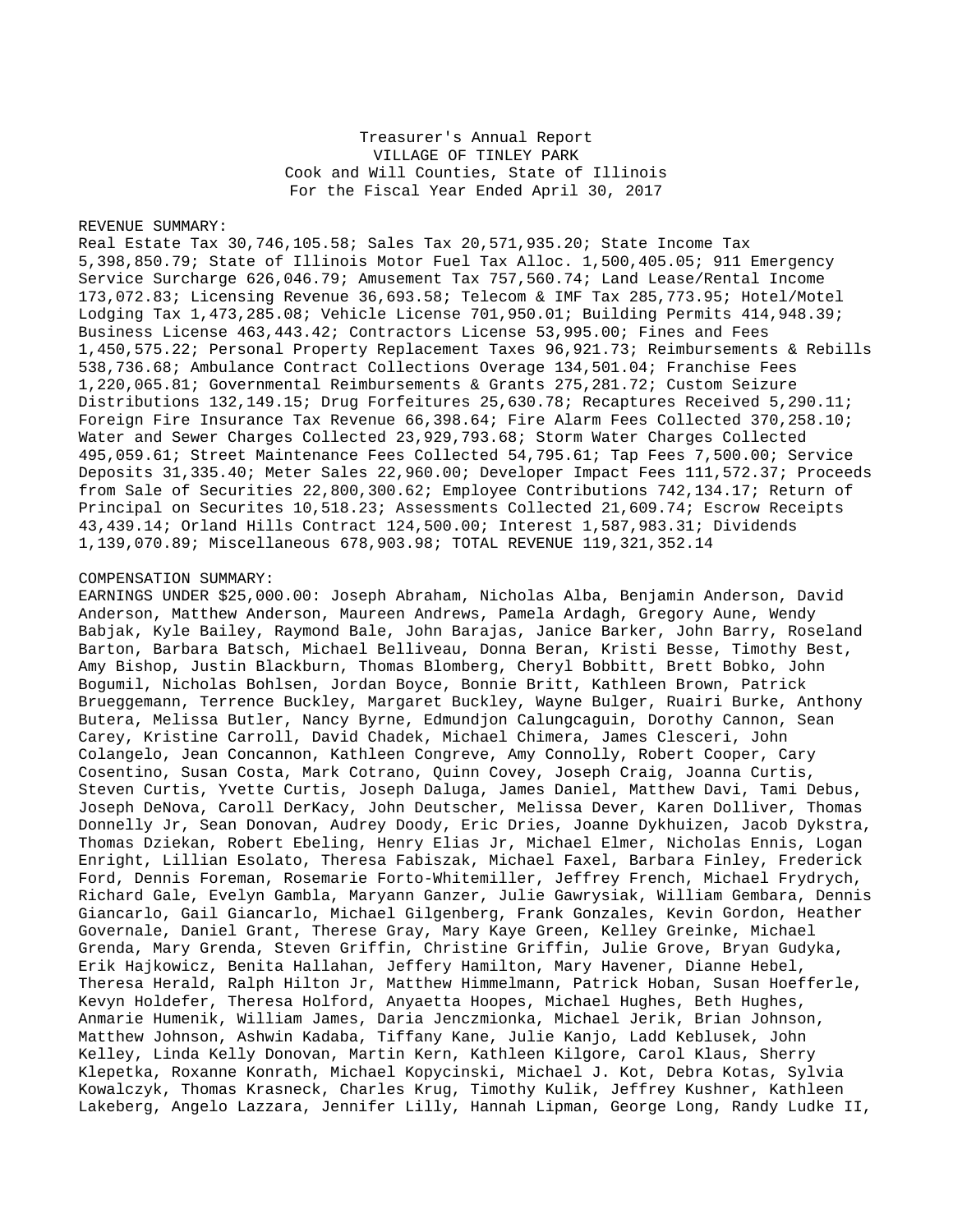Amy Lukich, Jeffrey Lynch, Diane Lynch, Richard Macias, Bonnie Mager, Brian Maher, Denise Maly-Politano, Cody Marciano, Kimberly Maurer, Ian Mayster, Kevin McCarthy, Kevin McCarthy, Glenn McDonald, Donald McKay, Patricia Meagher, Michael Mertens, Charles Messina, Janice Michalec, Michael Milazzo, Brian Millerick, Adam Moller, Lorie Moller, Margaret Morris, Candice Morrison, Tyler Muller, Thomas Mulqueeny Jr, William Murray Jr, John Nagle, Timothy Neal, Marilyn Nelson, Joseph O'Dette, Brett Oftedahl, Kathleen O'Shea, Thomas D. O'Sullivan, Virginia Palmera, Kevin Palys, Karen Palys, Michael Pannitto, Ellen Parisi, Sean Peaslee, Stanley Pedziwiatr, Norman Pestlin, Arthur Pierce, Pamela Potempa, Matthew Prusak, Brian Pustz, Todd Rabideau, Mark Rago, Cindy Rauch, Forest Reeder, Eileen Regan, Jennifer Renken, Shawn Richards, William Richey, Daniel Robison, Anne Robison, Deborah Robson, Stanley Rodriguez, Bradley Roemer, Jennifer Roney, Laura Rot, James Rygula, Anthony Salazar Jr, Patricia Samuelson, Daniel Sanchez, Antonino Sanfilippo, Yuije Sansone, Alexandra Schmeckpeper, Donna Serafin, Robert Serafino, Eric Seyller, Ann Shellberg, Samuel Signore, Susan Skoniecke, Grzegorz Skwara, Jason Slager, Jennifer Smith, Joseph Smulevitz, Annette St.John, Wayne Starkman, Kathleen Stewart, Matthew Strzelczyk, Kevin Suggs, Linda Sullivan, Todd Swartzentruber, Kelly Sweeney, Sandra Szczepaniak, Renee Tanner, Robert Taylor, Christopher Tillson, Thomas Tonra Jr, Paris Townsell, Max Trudeau, John Tucker, William Turner Jr, Heather Twomey, Roxane Tyssen, Michael Usher, Steven Uthe, Jason Vaccaro, Gianni Valsecchi, Jacob Vandenberg, Michele Vandervliet, Vince VanSchouwen, James Ventrella, Amy Waicekauskas, David Walker, Bryan Warja, John Werr, Kenyatta Whitfield, Alexander Wrobel, Judith Wyman, Brian Younker, Laura Zalewski, Matthew Zanta, Valerie Zulevic. EARNINGS FROM \$25,000.00 TO \$49,999.99: Rakhshanda Ahmad, Douglas Alba, Susan Bailey, Richard Baird III, Ivan Baker, Barbara Balcerzak, Sharon Beauchamp, Lisa Beck, Madeleine Belk, Barbara Bennett, Robert Beran, Timothy Brooks, Alison Brothen, Mark Bulvan, Robert Buttala Jr, James Calomino, Kathleen Carpenter, Joanne Carroll, Adam Casner, Adam Culbertson, Joann Cyborski, Anthony DeAdam, Donald DeBias, James DeMarie, Justin Dickey, Carol Dinaso, Joseph Dinaso, Thomas Donlan, Bryan Duesing, John Duffy, Kenneth Dunn, Maura Eaton, Timothy Ehlers, John Erskine, Douglas Erwin, Jeremy Feinberg, Douglas Ferrini, Liam Fitzmaurice, Jason Freeman, Shane Garren, James Gaskill Jr, Joseph Greco, Timothy Griffin, Jeffery Grigoletti, Steven Grzeszkiewicz, Renee Grzeszkiewicz, Daniel Guzy, Joseph Haaga, Ryan Hannon, Arlene Hayes, Matthew Hoekstra, Brian Hoogervorst, Kanoah Hughes, Thomas Jalowiec, James Janda, Denise Jawor, Terica Ketchum, Gregory King, Joanne Konrath, Michael A. Kot, Shane Krivanec, Michael Kushner, Lee Mager, Daniel Mazziotta, Kathryn McCabe, Katherine McGinnis, Jonathon Merrick, Vincent Murmann, Steven Nemecek, James Nigro, Timothy O'Hagan, James Owczarski, Susan Pall, Terrence Parker, Lisa Patterson, Clarice Pelczarski, Eric Peters, Cynthia Proffitt, Kimberly Quainter, Danielle Radtke, Matthew Randall, Patrick Rea, Dennis Reilly, Paul Reyes, Robert Reynolds II, Kyle Robinson, George Rock, Eileen Rodger, Diane Rusch, Charles Russ, Vicki Sanchez, Sarah Schroeder, Tracy Serafino, Cynthia Shervino, Rebecca Sierra, Amy Skau, Thomas Slepski, Robert Slikas, Walter Smart, Michael Stanton, Phillip Staros, Antonia Steinmiller, Lenore Sullivan, Melissa Sylvester, Benjamin Szafoni, James Tamburo, Kimberly Tessmann, Deborah Thirstrup, Nathan Thomson, Allison Tugend, Mary Tyrus, Scott Udaykee, Jonathan Wick, Lisa Wilamowski, Lynette Williams, Michael Wittman, James Wooten, Pamela Younker, Sharon Zavala, Larry Zielinski, Jason Zimbauer. EARNINGS FROM \$50,000.00 TO \$74,999.99: Joy Anhalt, Michelle Anichini, Roger Barton, Jerry Behrens, Karen Beran, Ryan Boling, Michelle Boone, Brian Borcherding, Kent Borden, Ava Brescia, Bruce Broda, Susan Busz, Elizabeth Calomino, Therese Chojnacki, Elizabeth Daley, Bridget Dauksas-Roy, Nancy Donahue, Graham Dostal, Sharon Dudeck, James Emmett, Nicole Fabiszak, Colleen Fabiszak, Beth Faulkner, Claudette Flowers, Gerry Gabriel, Donna Gates, April Geigner, Robert Guest, Lynn Heed, Frances Heinemann, Kevin Hickey, Kenneth Howard, Jeffrey Iwanaga, Gregory Jakus, Bonnie Johnson, Anthony Kaim, Eileen Keating, Stephanie Kisler, Paul Klain, Stephen Klotz, Robin Lauren, Jennifer Lowe, Mark Magalski, Michael Maher, Denise Maiolo, Peter Marianovich, Anthony Mazziotta, Mary McCahill, Joseph McClellan, Lynn Mondry, Meryle Motz, Dina Navas, Paul Neuman,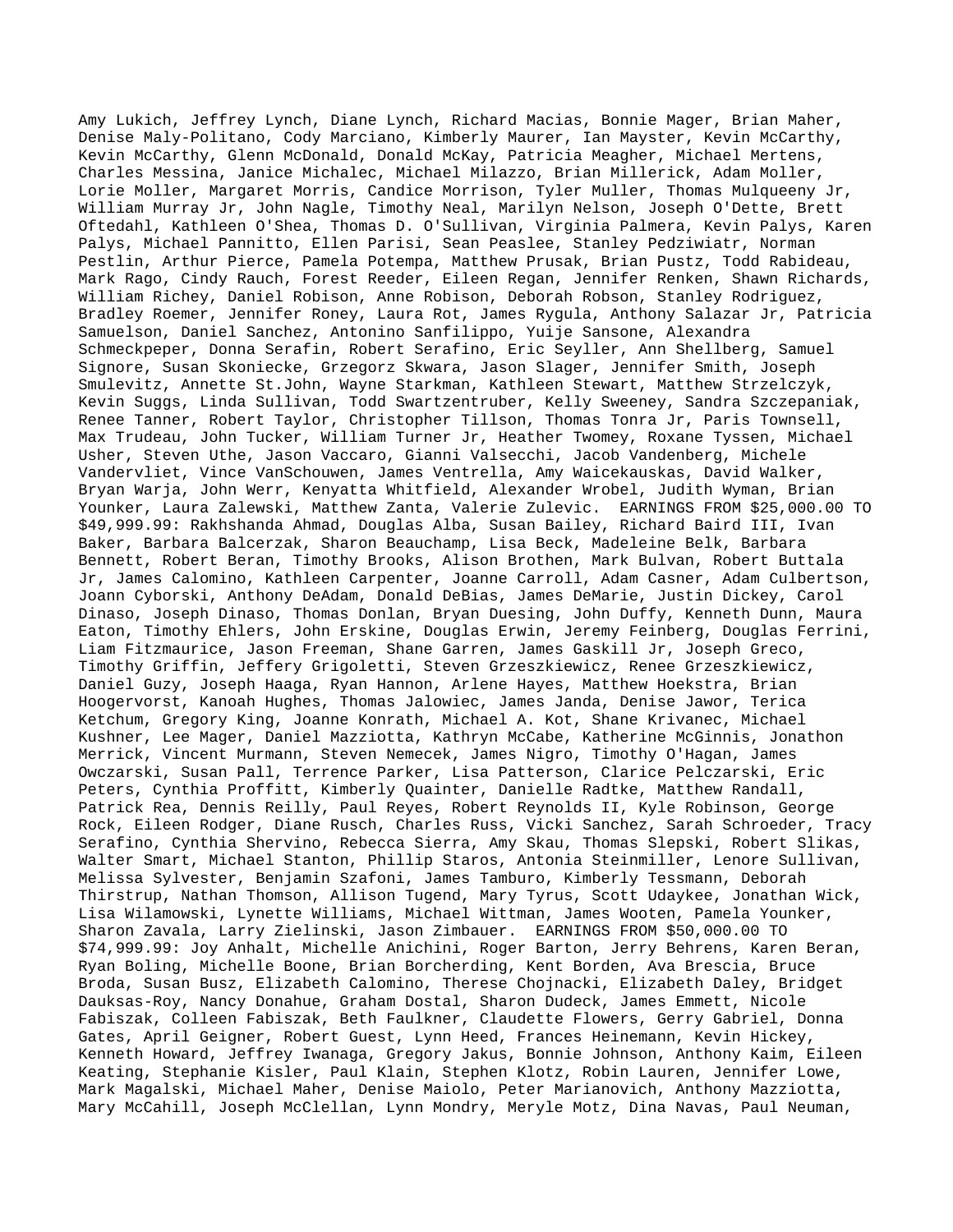Norbert Noel, Thomas J. O'Sullivan, Diane Panfil, David Peterson, Michael Prainito, Maryann Pyrzynski, Daniel Reda, Kenneth Roemer, Norman Roney, Roman Scislowicz, David Seaman, Patricia Sedorook, Malvi Shah, Sam Shervino, Edwin Spiewak, Chris Stube, Heidi Twomey, Lisa Valley, John Waishwell, Victoria Watson, Scott Wood, Gary Yaksich, Connie Youpel, Pamela Yurko. EARNINGS FROM \$75,000.00 TO \$99,999.99: Anthony Andros, Amelia Bayer, Alan Bechtel, Steven Bilka, Samantha Bishop, Walter Braun, Michael Brown, Jean Bruno, Catherine Casper, Michael Chambers, William Couch, Derrick Czuchra, Kristopher Dunn, Joseph Fitzpatrick, Delynn Flannery, Donna Framke, Edward Fuja, David Galati, Ruth Gibson, Laura Godette, Jeffrey Graves, Timothy Graves, Steven Grossi, Michael Harmon Jr, Keith Harvey, Charles Hillgoth, Ralph Hilton, Kevin Kelly, Eugene Klimek, John Konrath, Howard Kooima, Jason L'Amas, Morris Laphen, Dennis Lindeman, Raymond Lloyd, Gene Lode, Steve Lorendo, Dennis Maleski, Patrick McCain, Michael McMahon, Phillip Mitchell, Charles Montgomery, Larry Nice, Daniel O'Dwyer, Richard Porcaro, Duane Pulchinski, Jaclyn Romanow, Rudy Rosillo, Justin Rzeszutko, Meghan Samaras, Andrew Scholz, Eileen Scholz, Kevin Schultz, Victoria Sedorook, Donald Shanto, Michael Sposato, Jennifer Staley, Kyle Stambaugh, Anthony Trinidad, Steven Vaccaro, Jessica Waishwell, David Walker, Robert Wyleta, Martin Young. EARNINGS FROM \$100,000.00 TO \$124,999.99: Richard Adamski, Troy Barden, Thomas Boling, John Boling, Melissa Bonarek, Russell Borrowdale, Nicole Brazitis, Enrico Bruno, Patrick Carr, Stephen Clemmer, Jeffrey Cossidente, Osamah Dajani, David Dorian, Perry Dubish, Douglas Dwyer, Jane Flowers, Sean Gawron, William Grabs, T.J. Grady, Fadi Hasan, Scott Heim, Kenneth Hill, Patrick Horan, Kevin Horbaczewski, Ryan Hruby, Peterson Jennings, Joseph Kocek, Thomas Kopanski, Lisa Kortum, Allen Lorenzen, Timothy Luke, Amy Mahoney, Zachary Middleton, Jonathan Mittelman, Burton Montalbano, Kelly Mulqueeny, Michael O'Hern, Danny Quinn, Jimmy Quinn, Scott Rains, Daniel Riordan, Steven Roberts, Laura Sanchez, David Schmidt, Robert Shervino, Kenneth Strzelczyk, Bryan Szymusiak, Heather Trinidad, John Urbanski, Philip Valois, Richard Wolff, Brian Wood. EARNINGS OVER \$125,000.00: William Batsch, Brad Bettenhausen, Bryan Bishop, John Bonarek, Christopher Butler, Anthony Campbell, Thomas Cappos, Roger Davisson, William Devine, Bob Diorio, Mark Fabiszak, Charles Faricelli, Jeffrey Jardine, Kenneth Karczewski, Brian Krotser, Sonny London, Lorelei Mason, Frederick Mondt, Steven Neubauer, David Niemeyer, Patrick O'Dwyer, Darren Persha, Jonathan Popp, Timothy Poulos, William Ringhofer, Randall Rockaitis, Gregory Schmeckpeper, Patrick St.John, Jason Stoiner, Keith Sullivan, Stanley Tencza, Steven Tilton, Jose Vega Jr, Raymond Violetto Jr, Kevin Workowski, Matthew Zylka. Total Compensation \$28,307,435.63

## EXPENDITURE SUMMARY:

2nd Century Media LLC 5,306.35; 3M 11,516.00; A T & T 18,330.73; AAA Rental System 3,577.70; Absolutely Clean Inc 3,408.81; Accents Lighting Inc 19,940.25; Across The Street Productions 2,601.00; Advent Systems Inc 3,482.00; Aero Rubber Company Inc 9,684.00; Agati Inc 6,465.94; Air One Equipment Inc 50,945.05; Air Technology Solutions 2,534.00; Airy's Inc 1,497,094.80; All Star Fence & Coatings 13,830.00; Alphagraphics/Digital Blue 4,364.98; Amazon.com 2,899.48; Ambient Weather 2,686.27; American Legal Publication 8,297.15; American Sales 9,255.26; American Water Capital Corp 566,335.83; Amerigas-Lansing 3,109.44; AMJ Spectacular Events 6,291.00; Anderson Pump Service 402,835.23; Anthem Blue Cross Blue Shield 3,954.13; Apco International Inc 2,517.00; Apple Chevrolet 60,247.93; Area Landscape Supply Inc 12,662.50; Arena Event Services Inc 21,366.04; Audio Visual Design Group 3,600.00; Aurelio's Pizza 3,180.34; Ayres Associates Inc 50,494.00; B Allan Graphics 32,233.00; B. T. I. Tactical 2,519.60; Baker & Taylor 178,455.23; Banco Joint Venture 110,400.00; Barbara Gregorich 2,750.00; Batteries Plus 5,506.57; Beary Landscaping Inc 1,051,609.83; Bechstein Construction 65,736.61; Bernard Hogancamp 2,700.00; Best Buy Business Advantage 13,954.57; Best Technology Systems Inc 16,040.00; Bettenhausen Automotive 3,737.43; Bettenhausen Construction Service 48,424.11; Beverly Snow and Ice Inc 298,970.00; BGL Landscape Inc 25,120.00; Black Dirt Inc 6,910.00; Blackstone Audio Inc 5,158.46; Blue Cross Blue Shield of Illinois 35,489.50; Braniff Communications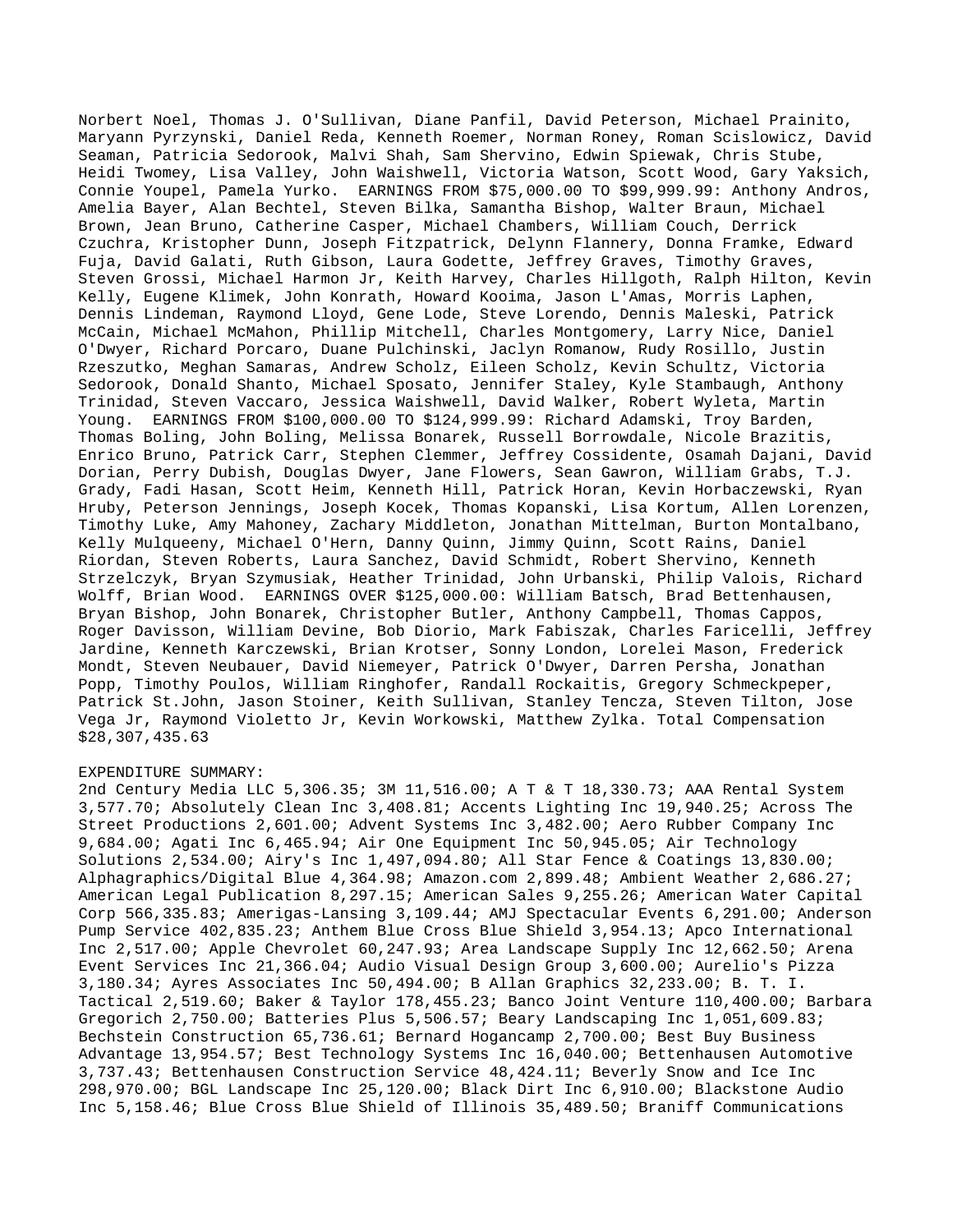Inc 11,425.00; Brodart Co 19,395.42; Brownells Inc 5,319.68; Burton & Mayer Inc 7,527.00; Byte Sized Solutions LLC 4,037.50; C & M Pipe & Supply Co Inc 3,082.00; California Contractors Supplies Inc 2,914.22; Call One 72,803.55; Carefree Lawn Sprinklers Inc 6,002.57; Carlin Moran Landscape Inc 48,259.25; Cartegraph Systems Inc 93,330.00; Case Lots Inc 6,860.59; CCP Industries Inc 4,270.46; CCS Chicago Contractors Supply 5,221.00; CDS Office Technologies 85,709.00; CDW Government Inc 216,680.05; CED/Efengee 56,585.13; Cellebrite USA 12,974.00; Cengage Learning 20,840.02; Center Point Large Print 2,811.39; Central Technology Inc 2,504.25; Century Roofing & Sheet Metal 30,200.00; CFA Software Inc 9,586.70; Chandler Services 7,467.61; Chase Card Services 30,908.77; Chicago Office Products Co 2,781.39; Chicago Parts & Sounds Ltd 21,778.18; Chicago Salt Company Inc 5,129.00; Chicago Southland Convention & Visitors Bureau 217,443.10; Chicago Title & Trust 291,421.99; Chief Supply Corporation Inc 2,837.00; Children's Plus Inc 6,103.83; Christiansen Farms LLC 2,940.00; Christopher Burke Engineerng 2,858.00; Chuck Jansma 3,800.00; Circle K 7,500.00; Citrix Systems Inc 8,543.51; Civicplus 7,274.63; Clarence Davids & Company 5,267.00; Clarke Aquatic Services Inc 3,788.00; Class C Solutions Group 11,579.37; Clean Air Sciences Inc 3,231.00; Clint Haywood 4,144.00; Comcast Business 13,680.60; Comcast Cable 18,206.92; Commonwealth Edison 142,637.40; Community Firefighters Funeral Benefit Fund Inc 3,432.00; Comprod Inc 25,750.14; Concept2 CTS Inc 3,525.00; Conserv FS Inc 6,653.04; Construction Concepts of Illinois 12,790.26; Controlled Environmental Systems Inc 104,789.50; Cook County Recorder Of Deeds 43,327.85; Corrpro Companies 3,060.00; Cosmopolitan Bldg Serv Inc 42,084.00; CPS Human Resource Consulting 3,285.45; CR Schmidt Inc 7,000.00; Crana Homes Inc 55,027.20; Crash Champions LLC 17,036.92; Creative Product Sourcing Inc 8,577.68; Crossmark Printing Inc 49,247.07; Cummins Npower LLC 3,501.89; Currie Motors 550,384.19; D & B Power Associates Inc 33,460.00; D & M Architectural Metals Inc 17,755.00; D Construction 526,041.20; Dearborn National 29,430.42; Dell Marketing LP 88,729.88; Demco Software 3,949.16; Denler Inc 158,223.28; Designs 4 Interiors LLC 2,882.50; Devry University Inc 5,158.00; Dewberry Architects Inc 42,704.98; Don Ellis dba Midwest Sounds 8,195.00; Drury Lane 2,654.50; Durkin Electric Co Inc 36,395.00; Dustcatchers Inc 6,146.87; Dynegy Energy Services LLC 402,856.03; E J Equipment Inc 8,002.94; Eagle Uniform Co Inc 15,922.06; Ebsco Information Services 19,554.35; Ecolab Pest Elimination Inc 7,480.51; Ed & Joe's Pizza 2,588.08; Edgewave 11,714.00; Ehlers & Associates Inc 10,462.50; EJ USA Inc 27,403.92; Electrical Resource Management 24,503.25; Element Graphics & Design Inc 7,765.19; Emergency Medical Products Inc 2,933.60; Emergency Vehicle Service Inc 41,597.16; Emergency Vehicle Technologies 2,694.90; Enviro-Green Carpet Cleaning 2,928.37; Environmental Group Services Ltd 19,884.78; Erin Tuckpointing LLC 4,500.00; ESRI 7,450.00; ETP Labs Inc 6,879.00; Evanced Solutions LLC 3,638.00; Evon's Trophies & Awards 8,056.64; F.C.C. Corporation Inc 25,161.50; F.H. Paschen, S.N. Nielsen & Assoc LLC 143,037.44; Farr Associates Architecture 145,363.73; Fastenal Company 4,124.23; Fire Protection Publication 2,643.50; Fire Service Inc 35,810.95; Firedyne Engineering PC 35,967.50; First American Title Insurance 141,513.30; First Midwest Bank 11,688.11; Five Alarm Fire & Safety Equip 11,623.71; Fleet Safety Supply 6,909.24; Fleetpride 8,800.01; FMP 7,292.44; Foran, O'Toole & Burke LLC 23,993.75; Force Enterprises 3,016.17; Forest View Farms 6,765.00; Foster & Foster Inc 13,500.00; Foundation Mechanics LLC 127,664.00; Fountain Technologies Ltd 11,065.00; Fox Valley Fire & Safety Co 61,449.11; Funk's Trailer Sales Inc 10,060.00; Future Environmental Inc 42,885.75; G. W. Berkheimer Co Inc 2,801.69; G.R. Stob Mechanical Inc 6,180.00; Gallagher Asphalt Corp 2,216,465.05; Gallagher Materials Inc 8,184.06; Gasvoda & Associates Inc 30,434.78; GECRB/Amazon 48,391.27; Gem Business Forms Inc 2,603.75; Geocon Professional Services LLC 3,000.00; Gerard & Roberts Construction Inc 11,780.00; G-Force Automotive 2,860.10; GIS Consortium 5,772.88; Global Emergency Products Inc 60,539.37; Go Painters Inc 33,950.00; Go Parts Inc 3,322.61; Go Promotions 2,611.68; GovTempsUSA LLC 240,424.80; Grainger 26,636.68; Graphic Screen Printing 8,491.50; Green Demolition Contractors 23,000.00; H. Linden & Sons Sewer & Water 611,634.69; Hansen Door Inc 4,143.67; HD Supply Waterworks Ltd 3,951,723.27; Healthcare Service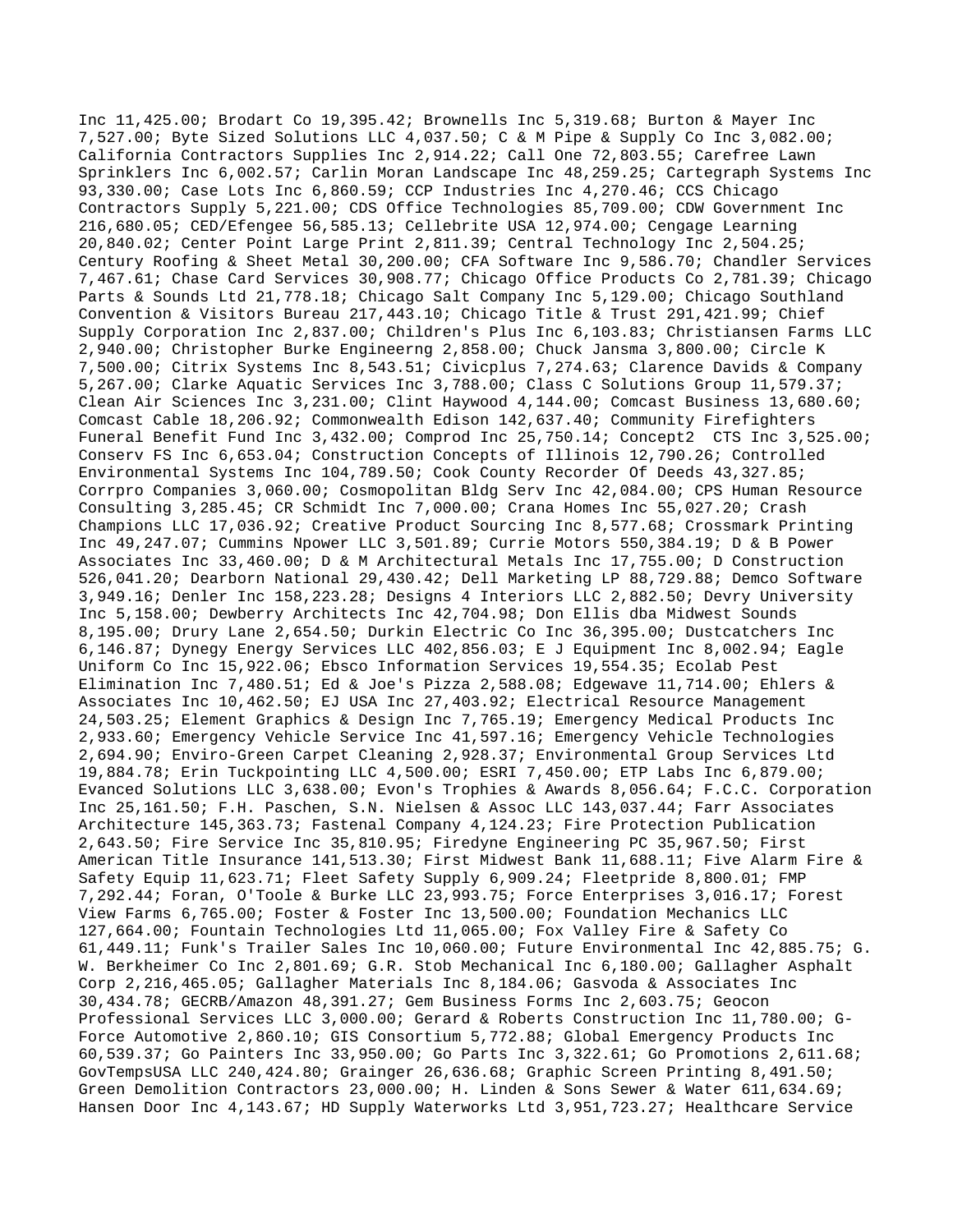Corporation 4,381,797.13; Henricksen & Co Inc 7,786.20; Herc Rentals Inc 3,127.95; Hilti Inc 2,578.04; Home Depot Credit Services 5,711.43; Homer Industries 3,150.00; Hoosier Fire Equipment Inc 6,126.95; Hopkins Solutions LLC 3,850.00; HR Green Inc 20,034.90; Hydroaire Service Inc 3,275.00; ICMA 11,343.81; Ideal Insurance Agency 9,245.00; Illinois Municipal Retirement Fund 1,941,388.06; Illini Construction Specialties Inc 2,596.00; Illinois Communications Co Inc 18,921.00; Illinois Department Of Employment Security 13,179.00; Illinois Fire Chief's Assoc 3,940.00; Illinois Health Information Management Association 4,000.00; Illinois Library Association 3,969.44; Illinois Municipal League 3,665.00; Illinois Secretary Of State 3,011.00; Illinois State Police 27,443.58; Imaging Office Systems Inc 2,530.82; Imaging Systems Inc 13,638.75; Industrial Roofing Service Inc 11,900.00; Infogroup 11,714.00; Ingalls Occupational Medicine 18,111.00; Ingram Library Services 48,381.39; Insituform Technologies LLC 109,013.70; Inspe Associates Ltd 8,430.00; Integrity Sign Company 6,503.50; International Accreditation Service 14,966.42; International Code Council Inc 6,109.20; International Imports LLC 175,807.90; Interstate Battery System 8,046.55; IRMA 1,065,115.10; J & J Newell Concrete Contractors Inc 135,417.89; J & L Electronic Service Inc 4,181.26; J & L Metal Doors Inc 5,543.57; J.C.M. Uniforms 6,142.39; Jack Clancy Associates 8,900.00; James Pitt 8,550.00; JBR Inc dba Fundways Of Illinois Inc 5,595.00; Jennifer Riddle 2,550.00; JLT Re North America Inc 7,380.00; John O'Malley 6,850.00; John Yock 2,903.70; Johnson & Murray Peterson LLC 717,617.75; Jonathan Mittelman 3,233.20; Julie Inc 11,288.95; Kaisercomm 19,371.04; Kards Inc 4,888.80; Klein Thorpe & Jenkins Ltd 258,302.43; KLF Trucking Co 60,315.00; Kozacky Weitzel Mcgrath PC 1,065,564.73; Kurtz Ambulance Service Inc 929,200.64; Leads Online LLC 3,688.00; Lee Jensen Sales Co Inc 2,856.38; Legat Architects 8,882.70; Lehigh Hanson 16,224.53; Lexipol LLC 4,000.00; Lindco Equipment Sales Inc 3,815.00; Lion Group Inc 4,635.25; Live Nation Marketing Inc 5,000.00; Logical Technical Services 152,310.66; Lynda.com Inc 12,314.88; M. Cooper Winsupply Co 4,842.98; M.E. Simpson Company Inc 104,922.00; Magnet Forensics USA Inc 6,924.00; Malone & Maloney 10,500.00; Management Association 3,020.00; Mango Languages 4,550.78; Manheim Solutions, Inc 52,000.00; Map Automotive Of Chicago 9,441.77; Mark Peloquin 3,319.71; Martin Implement 4,003.15; Martin Leasing Inc 2,602.52; Martin Plumbing 4,215.00; Martin Whalen O.S. Inc 47,900.38; Master Auto Supply Ltd 4,471.91; Mastercade Inc 3,250.00; Matrix Consulting Group 14,413.00; MB Financial Bank 45,746.29; Meade Electric Company Inc 309,445.80; Meilahn Manufacturing Co 4,155.00; Menards 77,941.96; Meridian IT Inc 52,784.25; Metro Power Inc 15,469.74; Metropolitan Industries Inc 4,556.45; Metropolitan Mayors Caucus 2,551.64; Metropolitan Water Reclamation District Of Greater Chicago 866,579.21; MF Construction 2,646.70; Michael Carroll 8,380.00; Microsystems Inc 2,597.68; Micro-Tel Inc 2,689.00; Mid Continent Construction Co 890,045.86; Midwest Air Pro 5,104.60; Midwest Commercial Inc 43,922.16; Midwest Tape 14,570.96; Mike's Pro P8Ting 10,200.00; Mokena Fire Protection District 4,933.79; Monroe Truck Equipment Inc 3,878.53; Morgan Birge & Assoc Inc 3,458.68; Morningstar 3,743.00; Morrill & Associates PC 36,000.00; Morton Salt Inc 162,018.75; MSAB Inc 3,095.00; Municipal GIS Partners Inc 190,650.13; Municipal Serv. Consulting Inc 232,610.29; Murphy & Miller Inc 115,460.62; MVP Fire Systems Inc 5,726.80; Neofunds By Neopost 3,135.07; New Albertsons Inc 6,816.67; Newsbank Inc 17,295.00; NHI Bickford RE LLC 303,300.00; Nicor 84,146.05; North American Reptile Breeders 12,000.00; North East Multi-Reg Training 14,515.91; Northeastern Illinois Regional Crime Laboratory 77,847.00; Northwestern University Center for Public Safety 7,300.00; Nuway Disposal Service Inc 23,361.61; Odyssey Country Club 8,277.50; Ollis Book Corporation 9,333.36; Olympic Uniforms 4,420.50; Omnitrend 4,299.00; Onsite Communications USA Inc 60,671.80; Onsolve LLC 15,185.65; Ontarget Industries Inc 12,342.60; Oosterbaan & Sons Co 9,892.00; Open Edge 39,357.00; Opto Solutions Inc 4,705.10; Oriental Trading Company Inc 4,394.32; Orion Safety Products 4,983.60; Otis Elevator Company 5,004.86; Overdrive Inc 31,422.92; P & G Keene Electrical 2,831.12; P.A.W.S. 9,521.00; Pace Systems, Inc 52,479.87; Panduit Corporation 106,087.00; Panduit Procurement Co LLC 6,157.08; Park Ace Hardware 7,098.56; Pathfinder Vue-File Systems 4,101.04; Paypoint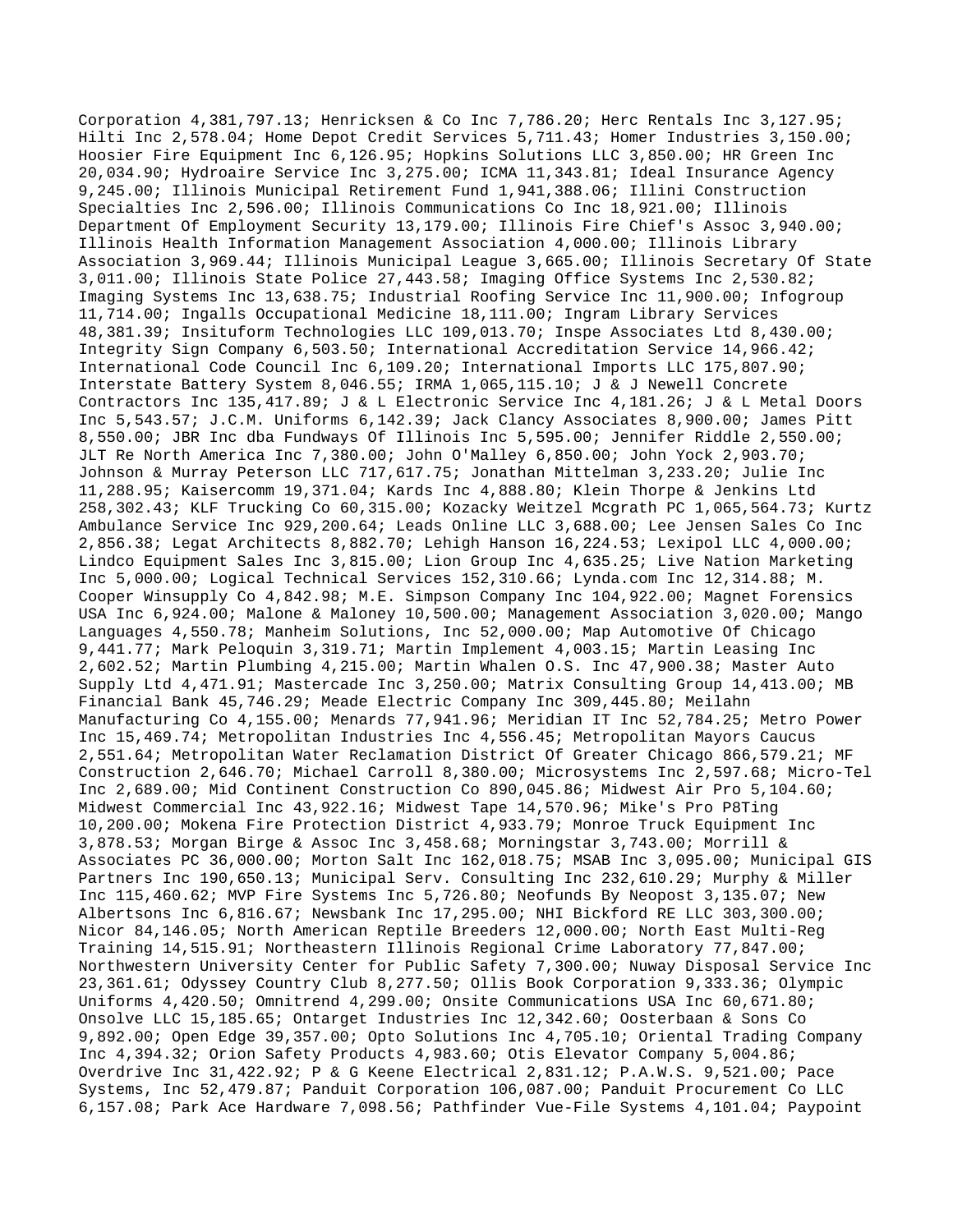HR LLC 37,500.00; PCS Industries 19,211.16; Photos By Rick 2,575.95; Pitney Bowes Purchase Power 29,300.00; Pizzo & Associates Ltd 106,862.39; Polonia Banquets Inc 2,813.05; Pomp's Tire Service Inc 42,163.10; Porter Lee Corporation 5,748.35; Postmaster, U. S. Post Office 73,540.20; Power Equipment Leasing Co 3,366.72; Prairie State Gaming 5,000.00; Praxair/Gas Tech 2,744.51; Precision Cartridge Inc 13,176.50; Precision Control Systems Inc 3,276.00; Pro-Am Team Sports 12,152.25; Promo Answers Inc 3,187.19; Promos 911 Inc 5,174.97; Proquest 20,818.00; Proshred Security 2,978.50; PSC Group LLC 35,547.50; Public Safety Corporation 4,123.00; Quill Corporation 3,777.96; Rackmount Solutions Ltd 8,581.14; Radiko LLC 3,000.00; Ray O'Herron Co Inc 48,362.61; Ray's Collision Center 4,957.20; Reaching Across Illinois Library System 18,526.50; Record A Hit 3,094.62; Recorded Books LLC 10,832.03; Red Wing Shoe Store 3,263.28; Reimer Dobrovolny Karlson LLC 7,258.42; Reladyne 8,701.49; Reliable Fire Equipment 18,474.92; Revize LLC 15,000.00; Riccio Construction Corp 12,195.74; Rick Tariq Dandan 68,816.09; Ridge Landscape Services LLC 257,244.00; Rizza Buick Gmc Cadillac Inc 55,831.09; Roadsafe Traffic Systems Inc 30,246.79; Robinson Engineering Co Ltd 1,065,950.90; Rodney Emling dba Emling Canvas Products 9,000.00; Roger Brooks International Inc 85,090.00; Romeoville Fire Academy 6,360.00; Rosenthal, Murphey, Coblentz & Donahue Law Offices 43,224.85; Roy Zenere Trucking & Excavating Inc 80,234.00; RSM US LLP 71,750.00; Rush Truck Centers 185,390.33; Rydin Decal 7,955.45; Salem Press Product Line 3,695.30; Salina's Pasta & Pizza Inc 15,109.23; Sam's Club 9,449.84; Sam's Club Direct 29,673.12; Sandeno East Inc 7,002.75; Saunoris 13,172.72; Sawyer Falduto Asset Management LLC 67,620.00; Schaaf Equipment Co Inc 4,069.30; Scot Decal Company Inc 2,905.00; SEAATS 5,359.00; Service Building Maintenance Inc 2,750.00; Service King #235 Tinley Park 5,058.70; Service Sanitation Inc 13,241.00; Sexton Properties R.P. LLC 8,005.20; Showcases 4,590.30; Sicalco Ltd 5,207.40; Sievert Electric Service 2,893.47; Sikich LLP 6,400.00; Silk Screen Express Inc 7,370.70; Sirchie Finger Print Labs 3,993.08; Site Design Group Ltd 221,164.98; Skills USA Illinois Inc 2,500.00; Slate Rock Safety LLC 3,712.50; Smitty's Tree Service Inc 15,550.00; South Suburban Mayors & Managers Assoc 59,835.75; South Suburban Welding & Fabricating Co 6,330.00; Speedway LLC 3,600.00; Spok Inc 7,864.78; Spot Coolers 2,950.00; SRN Inc 5,197.00; Stalker Radar 9,896.00; Standard Equipment Company 8,488.63; Staples 43,296.63; State Of Illinois Treasurer 326,011.08; Statewide Publishing LLC 2,720.00; Steiner Electric Company 25,487.19; Stephen A. Laser Associates 14,300.00; Sternberg Lighting Inc 6,511.00; Steven Neubauer 2,955.47; Stratus Technologies Ireland 16,728.00; Sub Trailer Hitch Inc 4,220.00; Suburban Laboratories Inc 2,960.00; Sungard Public Sector Inc 98,120.65; Superior Storage Systems LLC 3,545.00; Sutton Ford Inc/Fleet Sales 16,057.20; Swan 39,432.91; Syska Hennessy Group Inc 8,244.34; Tapco 10,150.90; Targetsolutions Learning LLC 13,475.00; Taser International 14,124.04; TC Communications Inc 5,761.17; Ted's Greenhouse Inc 19,983.24; Temperature Equipment Corp 407,689.81; The Cop Fire Shop 6,401.24; The Gorman Group Ltd 4,750.00; The Horton Group Inc 5,525.00; The Mercer Group Inc 20,500.00; The Trolley Car & Bus Company 3,163.00; Theodore Polygraph Service 3,450.00; Third District Fire Chief Assn 4,623.86; Thomas Boling 26,025.00; Thompson Elevator Inspection 17,943.00; Thomson Reuters 4,824.88; Thornton Equipment Services 17,638.50; Thyssenkrupp Elevator Corp 4,599.17; Tierra Environmental 2,850.00; Tinley Park - Park District 19,483.42; Tinley Park Historical Society 5,963.15; Tinley Park Hotel & Convention Ctr LLC 25,517.05; Tinley Wish 4,624.21; Today's Business Solutions 5,275.44; Total Administrative Services Corp 2,588.46; Total Automation Concepts Inc 10,870.49; Total Parking Solutions Inc 9,900.00; Tournesol Siteworks 5,900.00; TPC Trainco 8,360.00; Trace Ambulance Service Inc 147,500.00; Traffic Control & Protection 14,865.95; Trane 12,128.82; Tribune Publishing Company 33,845.02; Tri-Electronics Inc 8,921.21; Trihedral Engineering Limited 3,107.24; Tri-River Police Training Region 3,390.00; Trugreen Processing Center 47,862.00; TSI Incorporated 4,166.30; Tyler Technologies Inc 179,078.24; U.S. Bank Equipment Finance 47,725.34; UGN Inc 6,000.00; Underground Pipe & Valve Co 16,058.60; United Healthcare AARP 40,978.25; United Meters Inc 394,607.50; United Methodist Church 14,400.00; University Of Illinois 6,166.50; Urban Communications Inc